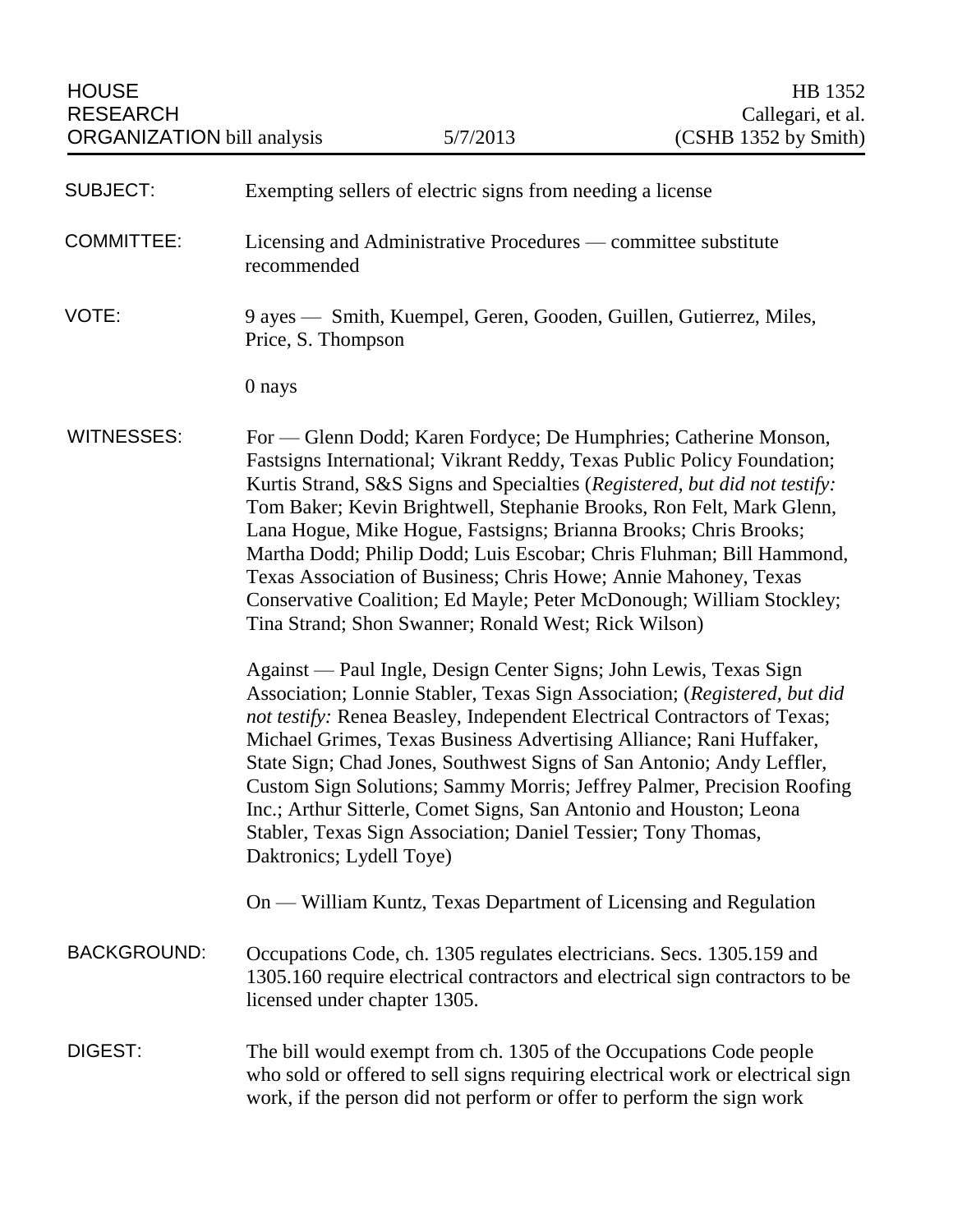## HB 1352 House Research Organization page 2

|                           | themselves and if they used only an electrical contractor under sec.<br>1305.159 or an electrical sign contractor under sec. 1305.160.                                                                                                                                                                                                                                                                                                                                                                                                             |
|---------------------------|----------------------------------------------------------------------------------------------------------------------------------------------------------------------------------------------------------------------------------------------------------------------------------------------------------------------------------------------------------------------------------------------------------------------------------------------------------------------------------------------------------------------------------------------------|
|                           | This bill would take immediate effect if finally passed by a two-thirds<br>record vote of the membership of each house. Otherwise, it would take<br>effect September 1, 2013                                                                                                                                                                                                                                                                                                                                                                       |
| <b>SUPPORTERS</b><br>SAY: | Current law regarding electric signage is bad for consumers and hurts<br>competition in the electric sign industry. Sign companies who do not<br>employ a licensed master electrician or a master electrical sign contractor<br>on their staffs must direct their customers elsewhere for electric signage.<br>Employing a licensed electrician is a significant cost to these sign<br>companies, who only occasionally may need electric sign work performed.                                                                                     |
|                           | Because a master electrician or a master sign electrician must assign his or<br>her license exclusively to a single company, in practical terms sign<br>companies are unable to hire these much-in-demand electrician license<br>holders for seasonal or part-time work. The cost of hiring a licensed<br>electrician full-time not only includes the base salary of the electrician but<br>also the benefits and insurance accorded to any full-time employee.                                                                                    |
|                           | This bill would not change the fact that signs requiring electrical work to<br>construct or install would be performed by a licensed electrical contractor<br>or electrical sign contractor. The bill would ensure safety was preserved<br>by having fully licensed professionals complete the technical aspects of<br>the work while allowing these sign companies to give consumers a<br>comprehensive sign service.                                                                                                                             |
|                           | Under CSHB 1352, a customer would not have to work with multiple<br>companies to have all their signage needs met. Sign companies would<br>enjoy the same ability to subcontract that exists in most other industries,<br>which may take advantage of specialized contract labor to deliver goods to<br>consumers at a reasonable price.                                                                                                                                                                                                           |
| <b>OPPONENTS</b><br>SAY:  | The bill raises questions about safety, as it would authorize an unlicensed<br>person to sell an electrical sign. In spite of supporters concerns, sign<br>companies are at liberty to hire licensed master electricians or electrical<br>sign contractors part-time or seasonally; there is no need to hire them full-<br>time. There are several thousand master electricians and master sign<br>electricians, many of whom do not have their licenses assigned to a<br>company and who would be available for hire. The status quo is perfectly |